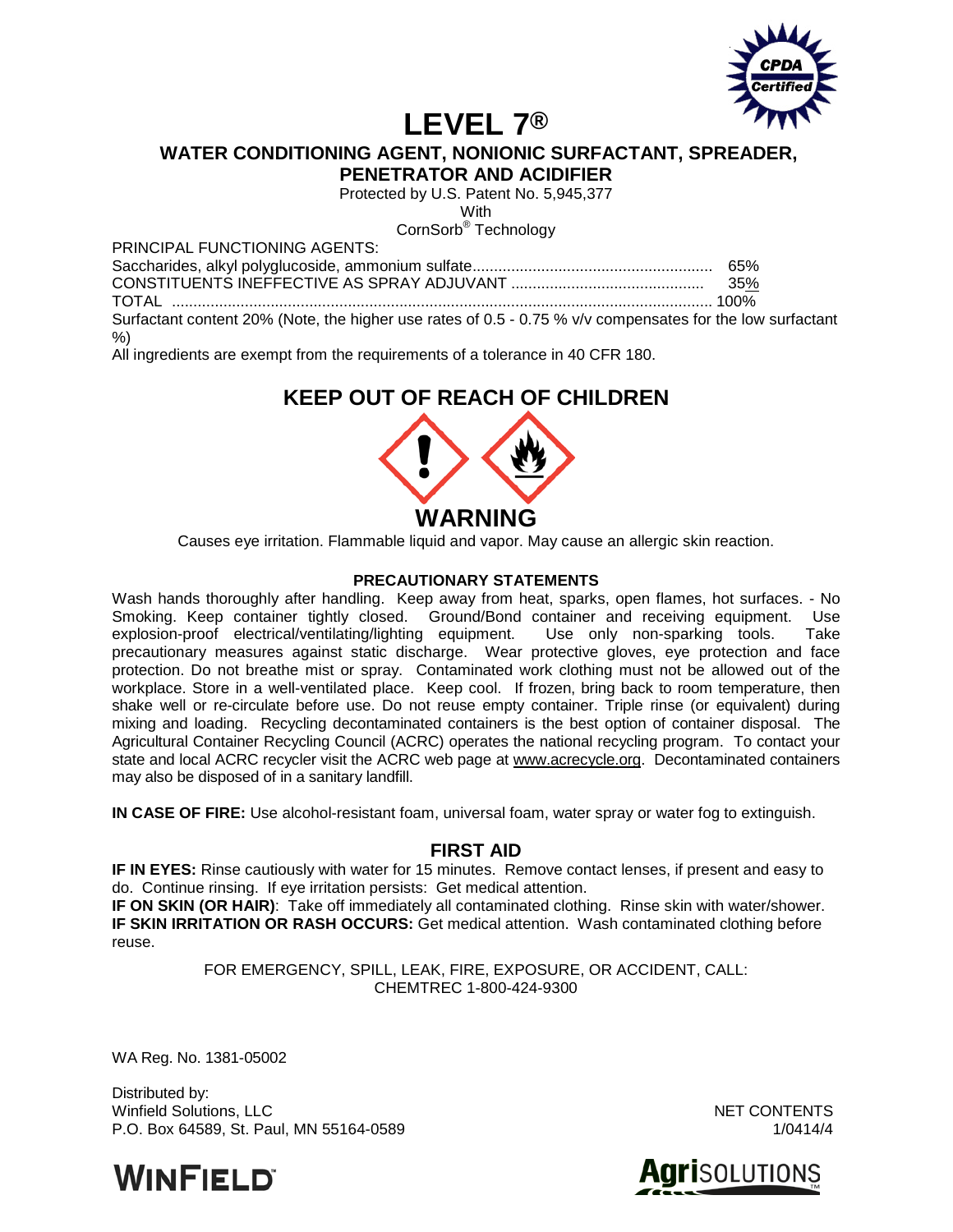### **GENERAL INFORMATION**

LEVEL 7 is a multicomponent adjuvant system designed to enhance the efficacy of many pesticides applied by ground or air for terrestrial and aquatic uses.

As a water conditioner, LEVEL 7 will tie-up with free ions in spray tank solutions that can inhibit many pesticide's performance. LEVEL 7 also acts as an acidifying buffering agent that will lower the pH of the spray solution preventing hydrolysis of many pesticides, especially fungicides and insecticides.

While protecting the spray solution, LEVEL 7 also works as a nonionic surfactant, promoting spreading for improved plant coverage and penetration to move more active ingredient into the plant.

LEVEL 7 contains 2.5 pounds of High Fructose Corn Syrup per gallon.

#### **Approved for Aquatic Use with Pesticides Labeled for Aquatic Use.**

# **DIRECTIONS FOR USE Shake well before using**

Carefully follow the precautions, restrictions, recommended use rates and application directions appearing on the pesticide label. Do not exceed 5% of the finished spray volume unless otherwise specified by the pesticide label.

**MIXING:** Fill spray tank half full with water and start agitation. Always add LEVEL 7 first with the agitator running. Then add glyphosate or other pesticides and continue to fill spray tank.

**NOTE:** LEVEL 7 is an acidifier and may be physically or chemically incompatible with alkaline spray materials.

Tank mixes of fertilizers and pesticides may result in reduced effectiveness of the pesticide due to the tendency of the pesticide to hydrolyze in alkaline solutions. This type of decomposition normally occurs quite quickly when the pH of the solution is above 7. The adjustment of the pH of the spray solution to an acidic media will reduce this decomposition. Even those pesticides which hydrolyze slowly will benefit from the use of this product.

The rate needed depends on the alkalinity of the solution. If you don't know the starting pH of the solution, use an indicator such as litmus paper or a pH meter to determine the alkalinity of the solution.

The amount of this product required to lower the pH of the solution under normal circumstances is shown below. Because of variances in composition, some waters may require more or less LEVEL 7 to reach the desired pH.

#### **USE RATE:**

**Acidifying Agent:** Add LEVEL 7 at the rates listed below to reduce spray solution pH. Use the higher rate for highly buffered waters or for lowering below 5 pH.

| <b>Beginning pH</b> | Suggested rate per 100 gallons |
|---------------------|--------------------------------|
|                     | $4 - 8$ fl. oz.                |
|                     | 6 – 16 fl. oz.                 |
|                     | $12 - 24$ fl. oz.              |
|                     | $16 - 32$ fl. oz.              |

#### **Nonionic Surfactant, Spreader, Penetrator:**

**Herbicides, Insecticide and Fungicides -** 2 to 6 pints per 100 gallons of spray solution. **Foliar Nutrients -** 2 to 6 pints per 100 gallons of spray solution.

**Water Conditioner:** LEVEL 7 may be used at a rate of 3 to 6 pints per 100 gallons of spray solution. The standard use rate is 4 pints per 100 gallons.

Use 4 or more pints of LEVEL 7 in spray water that has less than 300 ppm hardness.